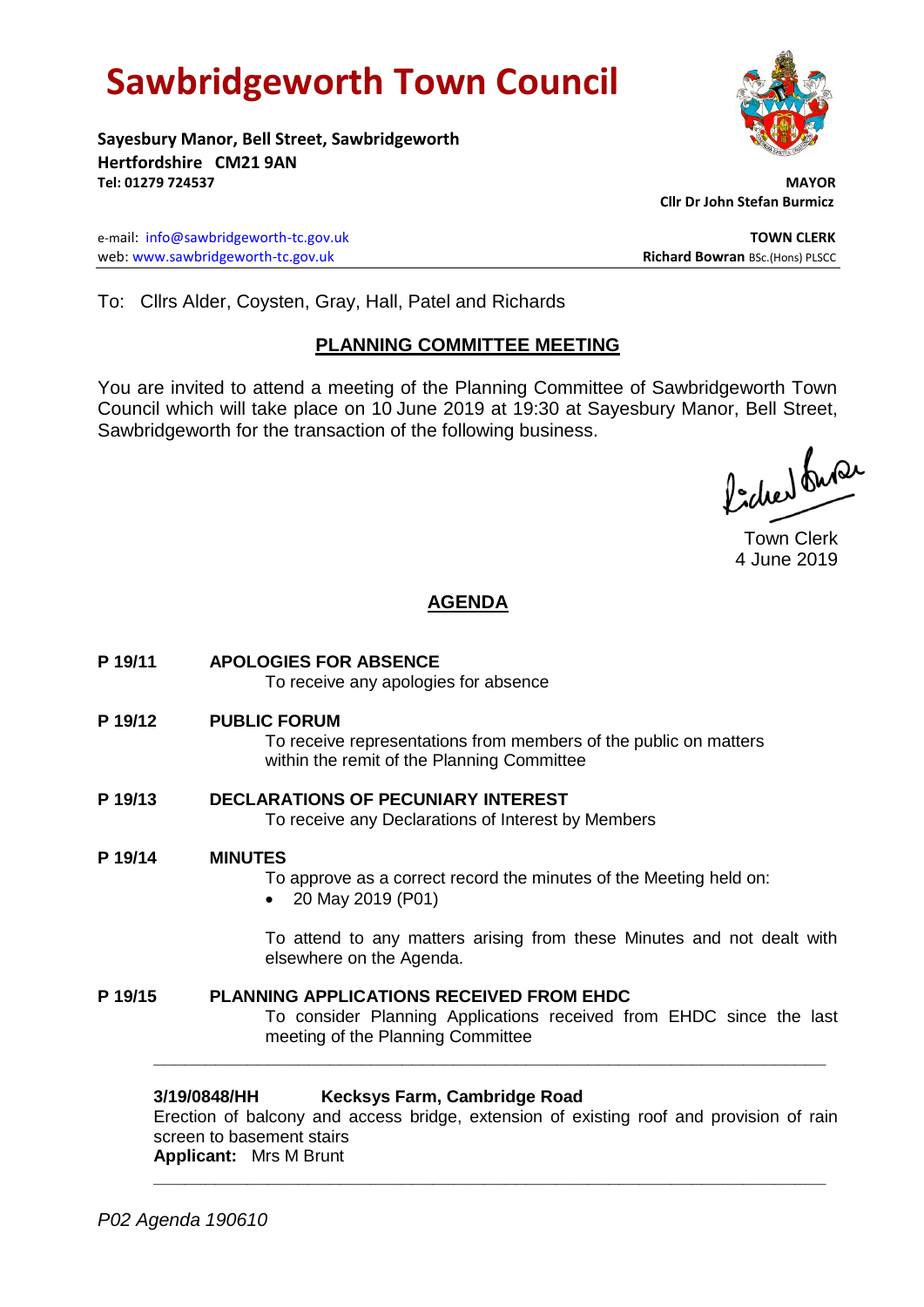**P 19/16 LATE PLANNING APPLICATIONS**

To deal with Planning Applications received from EHDC following the Publication of this Agenda and received before 7 June 2019

**P 19/17 PLANNING DECISIONS MADE BY EHDC** To receive Planning Decisions from EHDC

#### **3/19/0344/ADV 48-52 Bell Street, CM21 9AN**

Erection of externally illuminated signage to front elevation (retrospective). **STC Comment:** No objection

*EHDC Decision:* Refused. "The proposed sign, materials of construction would have a detrimental effect on the street scene, the character of this part of the Conservation Area and the special historic significance of a designated heritage asset. If permitted it would thereby be contrary to policy HA1, HA4 and HA6 of the East Herts District Plan 2018"

**\_\_\_\_\_\_\_\_\_\_\_\_\_\_\_\_\_\_\_\_\_\_\_\_\_\_\_\_\_\_\_\_\_\_\_\_\_\_\_\_\_\_\_\_\_\_\_\_\_\_\_\_\_\_\_\_\_\_\_\_\_\_\_\_\_\_**

**\_\_\_\_\_\_\_\_\_\_\_\_\_\_\_\_\_\_\_\_\_\_\_\_\_\_\_\_\_\_\_\_\_\_\_\_\_\_\_\_\_\_\_\_\_\_\_\_\_\_\_\_\_\_\_\_\_\_\_\_\_\_\_\_\_\_**

#### **3/19/0345/LBC 48-52 Bell Street, CM21 9AN**

Erection of externally illuminated signage to front elevation (retrospective).

*STC Comment:* No objection

**EHDC Decision:** Refused. "The unauthorised signage by reason of its materials of construction is harmful to the character, appearance and heritage significance of the Listed Building to the detriment of its special interest. The signage is therefore contrary to Policies HA1 and HA7 of the East Herts District Plan 2018 and the National Planning Policy Framework"

**\_\_\_\_\_\_\_\_\_\_\_\_\_\_\_\_\_\_\_\_\_\_\_\_\_\_\_\_\_\_\_\_\_\_\_\_\_\_\_\_\_\_\_\_\_\_\_\_\_\_\_\_\_\_\_\_\_\_\_\_\_\_\_\_\_\_**

#### **3/19/0655/HH 39 Pishiobury Drive, CM21 0AD**

Erection of two storey front extension and addition to rear at first floor *STC Comment:* No objection *EHDC Decision:* Granted

#### **3/19/0673/HH The Farmhouse, Three Mile Pond Farm, Cambridge Road**

Erection of a new boundary wall to north of site, to create a separate pedestrian access to Farm and Stable Cottages, and creation of a new vehicular access with new boundary walls and gates to the south of the site (amended application).

**\_\_\_\_\_\_\_\_\_\_\_\_\_\_\_\_\_\_\_\_\_\_\_\_\_\_\_\_\_\_\_\_\_\_\_\_\_\_\_\_\_\_\_\_\_\_\_\_\_\_\_\_\_\_\_\_\_\_\_\_\_\_\_\_\_\_**

#### *STC Comment:* No objection

*EHDC Decision:* Refused. "The proposed development, by reason of its size, scale, design and siting, would result in an unacceptable intrusion into the garden of this Grade II Listed Building. The historic setting of this Listed Building would be substantially harmed, and therefore the special interest of this heritage asset would not be preserved or enhanced. The proposal would thereby be contrary to Policy HA7 of the East Herts District Plan 2018, and Section 16 of the NPPF"

**\_\_\_\_\_\_\_\_\_\_\_\_\_\_\_\_\_\_\_\_\_\_\_\_\_\_\_\_\_\_\_\_\_\_\_\_\_\_\_\_\_\_\_\_\_\_\_\_\_\_\_\_\_\_\_\_\_\_\_\_\_\_\_\_\_\_**

**\_\_\_\_\_\_\_\_\_\_\_\_\_\_\_\_\_\_\_\_\_\_\_\_\_\_\_\_\_\_\_\_\_\_\_\_\_\_\_\_\_\_\_\_\_\_\_\_\_\_\_\_\_\_\_\_\_\_\_\_\_\_\_\_\_\_**

## **3/19/0711/FUL 24 Church Walk, CM21 9BJ**

Demolition and replacement 4 bedroomed dwelling with associated parking **STC Comment:** No objection *EHDC Decision:* Granted